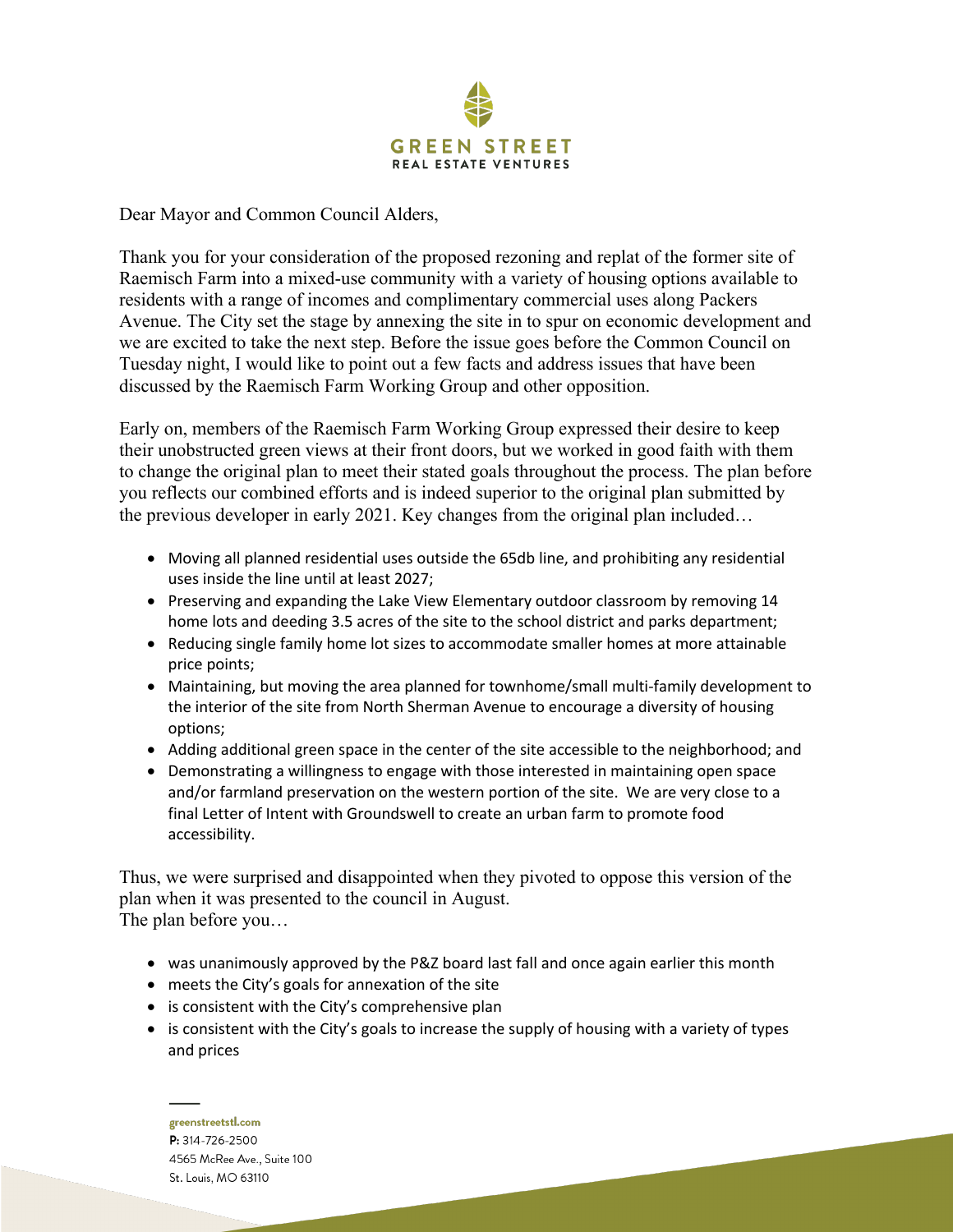

- will meet or exceed HUD guidelines for building in proximity to airports. We self-imposed this restriction on the plat so as to support the City's efforts for future best practices with other developers.
- is consistent with the findings and recommendations of Ald. Abbas' Environmental Justice Working Group. The committee did not recommend any changes to the plan that will be in front of you.
- is consistent with the 2009 neighborhood concept plan
- has addressed all of the concerns of the Raemisch Farms Working Group
	- o Smaller lots
	- $\circ$  Removal of townhomes from Sherman, inclusion of townhomes within the site
	- o No residential development inside the 65db line and sound mitigation
	- o Preservation and expansion of the Lake View Elementary Forest classroom
	- o Inclusion of an urban agriculture use to support food access

Further we have met with Madison Public Schools, the parks department and other interested parties in an effort to preserve  $\sim$ 3.5-acres in the southwest portion of the site at no cost (school and parks) and below market price (farmland preservation). As a result, we have removed 14 single family lots to support the school, and will remove an additional 20 lots to promote urban agriculture with Groundswell.

You will hear many claims from the opposition on Tuesday night. You will hear that the plan is being rushed through council, even though it has been in the works for many years, and that the same plan was voted down just a few months ago. Yet, the plan was voted down precisely to allow for patience and careful consideration by Ald. Abbas's Environmental Justice Working Group, which determined no additional restrictions or requirements were necessary beyond what had already been offered by Green Street.

You will hear about the impact of airport noise on the surrounding neighborhood. They will say that we cannot mitigate sound impacts on outdoor activities, yet the Raemisch Farm Working Group has negotiated passionately (and successfully) to preserve and expand the school's outdoor classroom, increase the amount of parkland and greenspace on the site, and include a farmland preservation area with outdoor farm workers.

They may say you should not locate lower income residents in noise impacted areas, but again negotiated successfully to reduce home lot sizes and include zoning for smaller townhome units in an effort to maintain income diversity and attainable housing options in the neighborhood.

They will tell you about the consequences of building homes near an airport with F-35 jets and may have residents of Burlington, Vermont tell you of their experiences and home

greenstreetstl.com P: 314-726-2500 4565 McRee Ave., Suite 100 St. Louis, MO 63110